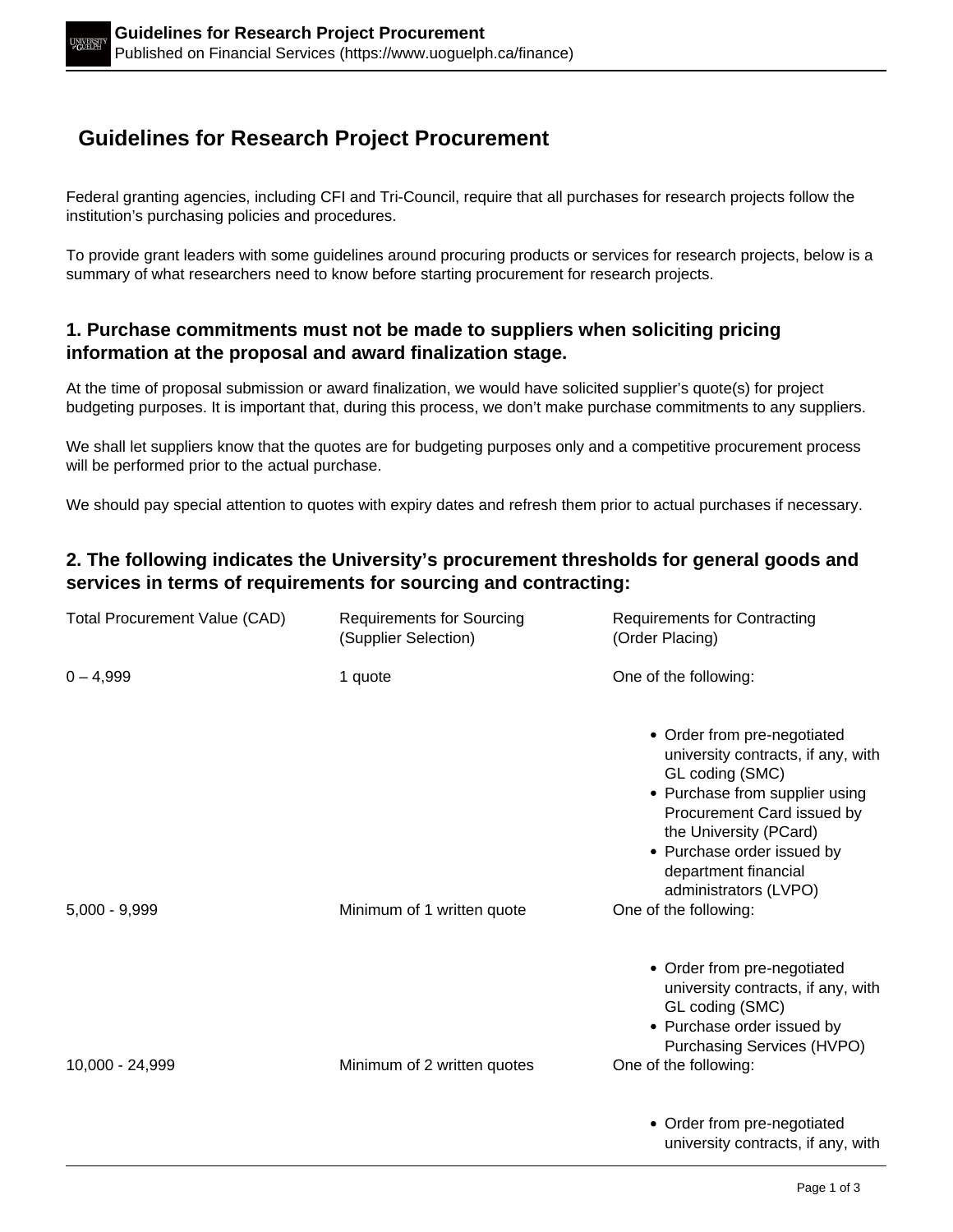GL coding (SMC)

• Purchase order issued by Purchasing Services (HVPO)

25,000 - 99,999 Invitational competitive procurement with a minimum of 3 written quotes

Purchase order issued by Purchasing Services (HVPO) > 99,999 Open competitive procurement (RFx) Purchase order issued by Purchasing Services (HVPO)

### **3. Single Source/Sole Source procurement may only be used when there is valid supporting information that only one supplier can provide the goods or services and no other supplier may be able or capable of providing the goods or services.**

Single Source/Sole Source procurement must not be considered as a substitute for obtaining additional quotes. In situations where multiple suppliers can provide similar products or services but we prefer one supplier over the other for specific reasons, efforts should still be made to obtain multiple quotes. We are not required to select the lowest price bidder. However, a written explanation to justify the selection of a particular supplier from among the multiple quotes is required.

Single Source/Sole Source procurement must not be used solely because we have worked with a particular supplier in the past or we have always used a particular supplier in similar scenarios. Supplier continuity could be a consideration for Single Source/Sole Source procurement but it needs to be supported by other specific and objective project information.

Single Source/Sole Source procurement must not be used because we are running out of time for a competitive procurement process. Project planning must take into consideration the cycle time of the competitive procurement process in order to ensure sufficient time is available.

Single Source/Sole Source procurement cannot be justified solely based on the fact a particular supplier's equipment was approved in the grant budget. The University can buy the equipment from any supplier as long as the type of the equipment is the same as what is approved in the proposal.

## **4. Single Source/Sole Source procurement for purchases of \$100,000 or more must involve Purchasing Services and be validated by ACAN prior to making purchase commitment to suppliers.**

As required by the Broader Public Sector Procurement Directive, it is mandatory for any purchases of \$100,000 or more to be competitively procured by posting an open RFP on an electronic tendering site.

In situations where extensive market research has been done and the University believes there is only one supplier that exists for the products or services we procure, the University will use an Advanced Contract Award Notice (ACAN) process to validate the Single Source/Sole Source procurement.

An ACAN is a public notice indicating to the supplier community that the University intends to award a contract for specific goods or services to a pre-identified supplier, thereby allowing other suppliers the opportunity to signal their interest in bidding on the supply by submitting a Statement of Capabilities. If no supplier submits a Statement of Capabilities that meets the requirements set out in this ACAN, on or before the closing time of the ACAN, then the competitive requirements of the University are considered to be met and the University may then proceed with the award. If other potential suppliers do submit Statements of Capabilities as set out in the ACAN, then the University will undertake a competitive procurement process to award the contract.

An ACAN is required to be posted on an electronic tendering site for a minimum of 15 days.

## **5. Plan research projects so that researchers and staff have sufficient time for any**